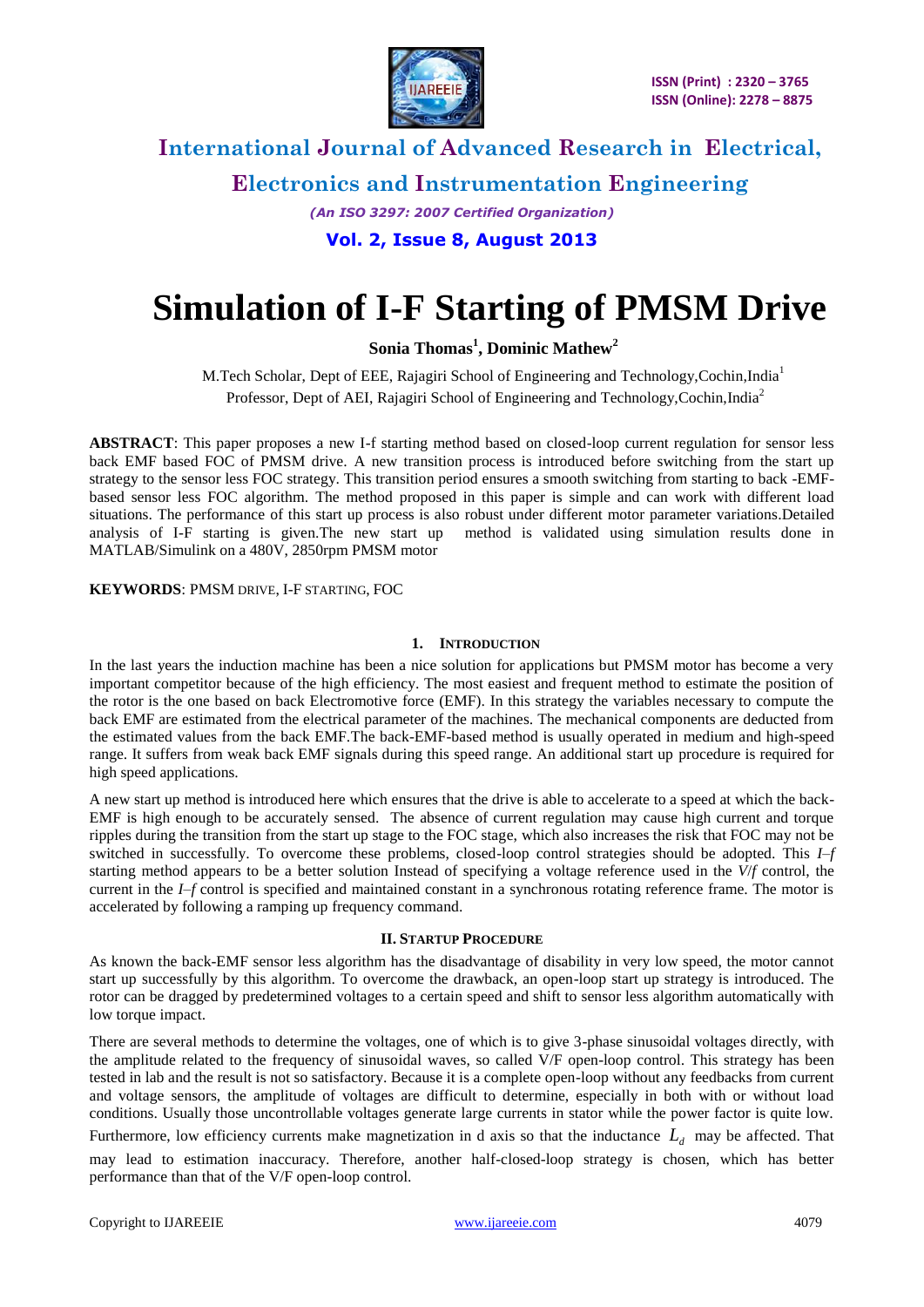

# **International Journal of Advanced Research in Electrical, Electronics and Instrumentation Engineering** *(ISO 3297: 2007 Certified Organization)*

**Vol. 2, Issue 8, August 2013**

#### **III. HALF-CLOSE-LOOP STRATEGY**

In this experiment, the start-up procedure has closed current loop and open speed loop. That means both the  $i_d$  and  $i_q$  are self-adjusted by PI control. However the speed cannot be fed back because it is impossible to get precise speed at low speed. Figure 5.1 shows the topology that the reference  $i_q$  is given by default value and locked by current loop. During start up process, the reference angle and speed are generated by ramping in low speed condition, shown as the  $\theta$  Generator. If speed reaches a certain value and both the estimated speed and angle are precise enough, the switches of  $\theta$  and  $i_q$  shift successively, from position 1 to position 2 shown below



Figure 1. Vector control scheme with start-up procedure

#### **IV. STRATEGY CONVERSION**

The key point of start-up procedure is to make conversion smooth in different conditions. To make the rotor accelerate smoothly, an angular velocity is given and it increases slowly by ramping, the angle is achieved by time integration, which can be described as:

$$
\omega = \int \Delta \omega dt, \text{ where } \Delta \omega = \text{const}
$$
 (1)

A new coordinate named dq<sup>\*</sup> is introduced here, whose d axis is in phase with the given angle  $\theta$ . The figure 2 gives the phasor diagram.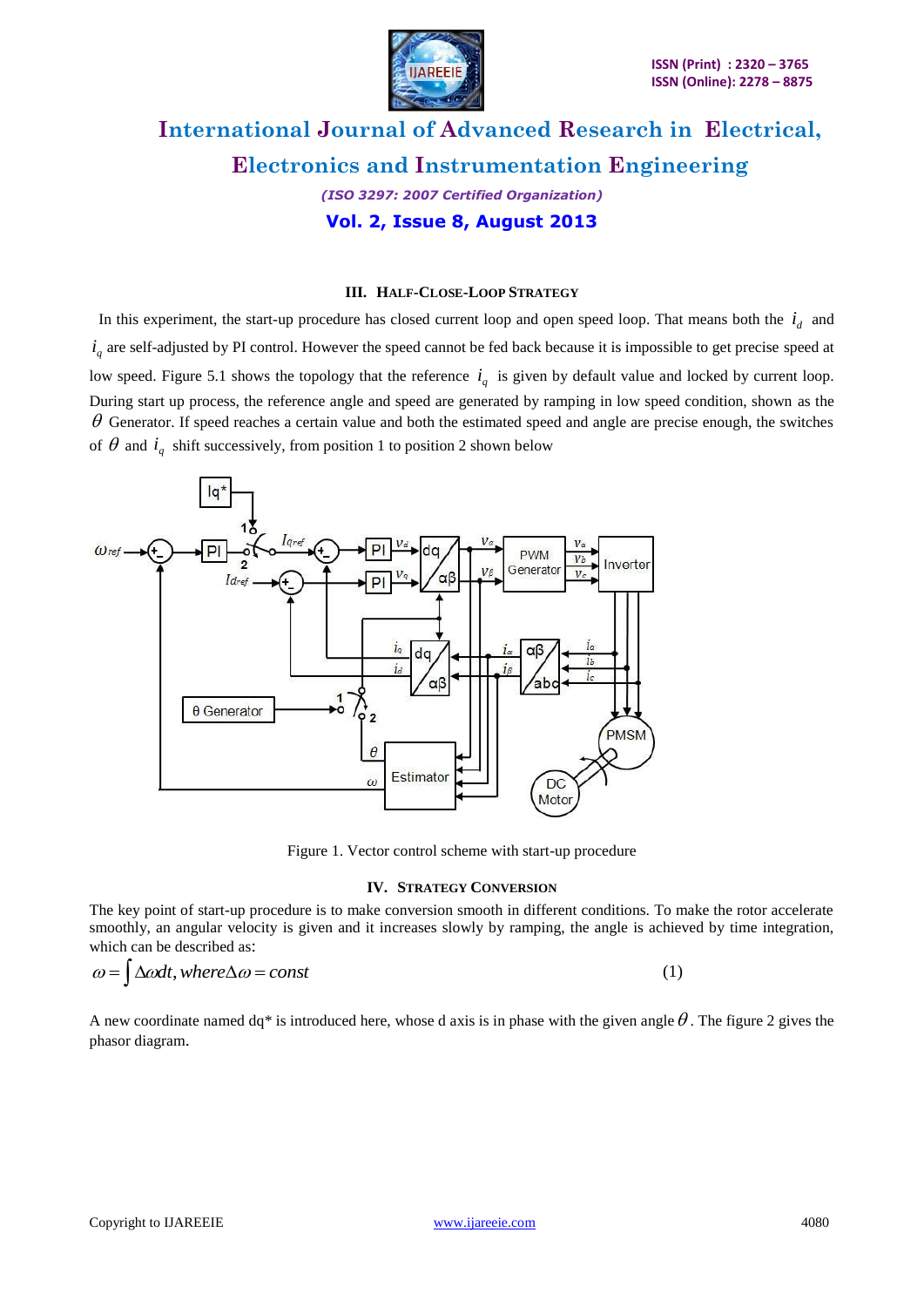

**Electronics and Instrumentation Engineering**

*(ISO 3297: 2007 Certified Organization)* **Vol. 2, Issue 8, August 2013**



Figure 2. Phasor diagram in dq and dq\* axes

In this coordinate  $i_d$  is still supposed to be 0 and  $i_q$  is supposed to be a constant  $i_q^*$  $i_q^*$ , which aligns with the q\*-axis. At the beginning of start-up, the  $d^*$  is set to -90 $^{\circ}$ lag in phase with real d-axis so that the rotor can start to move very smoothly. The lagging angle between  $d^*$  and d-axes is defined as  $\theta_L$ :

$$
\theta_L = \theta^* - \theta_{est} \tag{2}
$$

As rotor speeding up, the  $\theta_L$  tends to be a definite value depending on the fixed load and acceleration. At the same time, the back-EMF sensor less algorithm calculates the rotor angle as well. However the estimated angle is not quite accurate at this moment, as *dest* shown in Figure 2, because the  $L_d$  is affected by magnetization of d component of \*  $i_q^*$  due to flux saturation in d axis. It may be difficult to estimate saturation of the stator flux or make proper compensation for  $L_d$ , so in this condition status conversion may not be stable. To overcome this problem, an  $i_q$  selfadjustment procedure is introduced in order to improve the estimation accuracy and make the status conversion smooth. The main idea is to reduce  $i_q$  to a proper value so that the current vector  $i_q^*$  $i_q^*$  keeps the angle of 90 degrees with d-axis, as explained in equation (3) to (5). It can be deduced that a new value  $i_q$ <sup>'</sup> can satisfied the torque at condition of  $\theta_L$  = 0, which means there is no phase lag between  $d^*$  and d axes.

$$
T = \frac{3}{2} p i_q \Psi_d = \frac{3}{2} p i_q^* \cos \theta_L (\Psi_{mpm} + L_d i_q^* \sin \theta_L)
$$
  
\n
$$
T - T_L = J \frac{d\omega}{dt} = J \Delta \omega
$$
  
\n
$$
T = T_L = \frac{3}{2} p i_q^* \cos \theta_L (\Psi_{mpm} + L_d i_q^* \sin \theta_L)
$$
  
\n
$$
= \frac{3}{2} p i_q^* \Psi_{mpm}
$$
  
\n(3),(4),(5)

Copyright to IJAREEIE [www.ijareeie.com](http://www.ijareeie.com/) 4081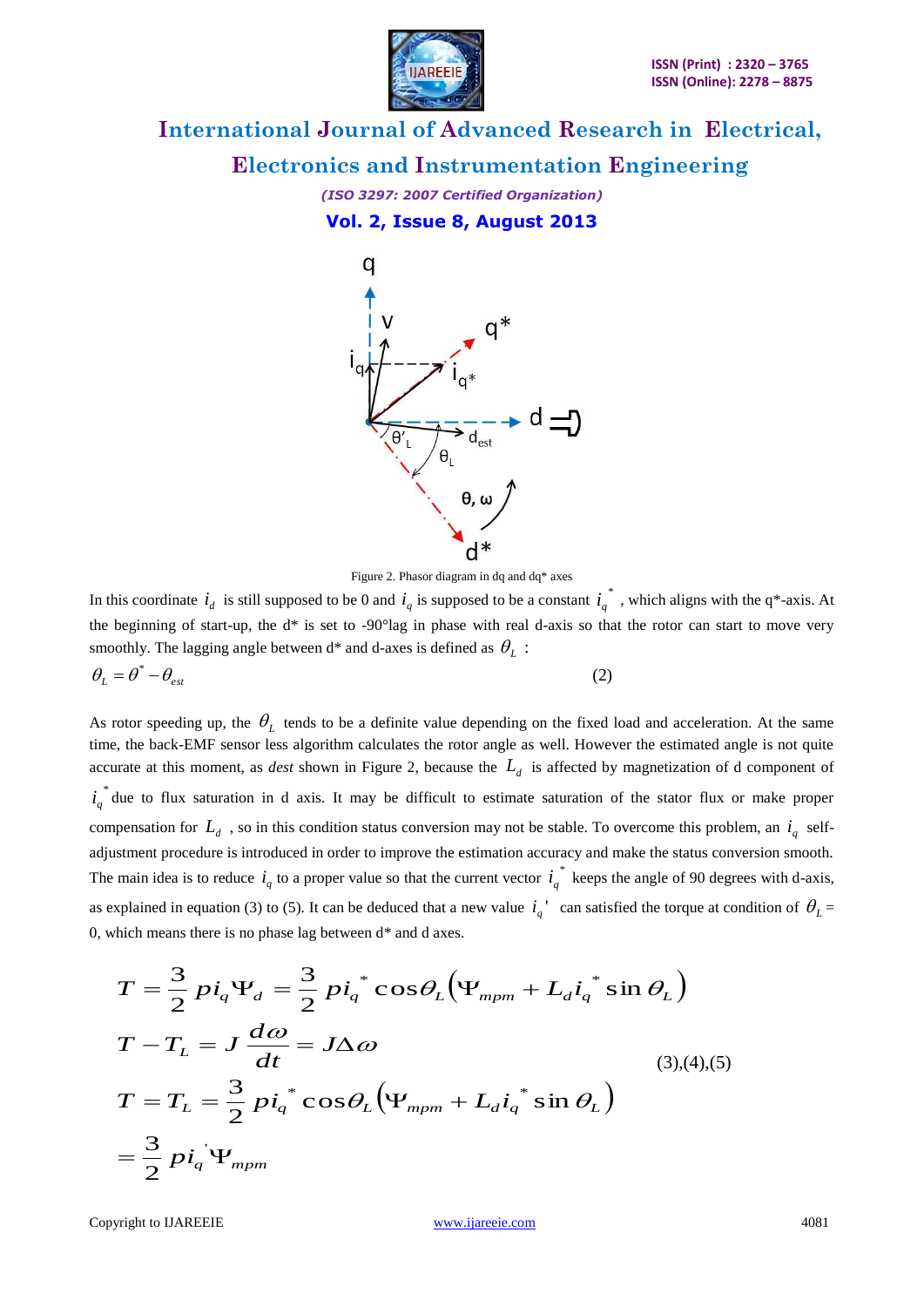

*(ISO 3297: 2007 Certified Organization)* **Vol. 2, Issue 8, August 2013**

From equation (5), the expected value can be solved

$$
\vec{i}_q = \vec{i}_q^* \cos \theta_L \left( 1 + \frac{L_d \vec{i}_q^* \sin \theta_L}{\Psi_{mpm}} \right)
$$
(6)

The equation (6) gives the result of adjusted  $i_q$ <sup>'</sup>. The next step is to reduce  $i_q$  from  $i_q^*$  $i_q^*$  to  $i_q^*$ . The  $\theta_L$  closed loop starts to work during conversion process, as shown in Figure 3. By comparing the present  $\theta_L$  and expectant  $\theta_L_{ref}$ , the error  $\Delta \theta_L$  then goes through a regulator. The output is the reference  $i_q^*$  $i_q$ <sup>\*</sup> which tracks the  $\Delta \theta_L$  to be zero. It is not recommended to drop  $i_q$  too fast since the speed could be unstable in dynamic transition. During the reduction of  $i_q$ , a new torque balance establishes and the d\*-axis tends to be aligned with real d-axis, as well as the estimated rotor position *dest*. Finally the estimated position *dest* replaces the given coordinate d\*, the speed loop starts working instead of loop, as shown in Figure 3. The advantage of the  $i_q$  self-adjustment procedure is that the current during start-up never exceeds too much and more significantly, it could response to the load variation. No matter with or without load, status conversion always operates successfully and smoothly. For better understanding of this procedure, the whole process can also be recognized as a  $\theta$  closed loop outside the  $i_q$  loop, shown as the following flowchart:



Figure 3. Scheme of adjustment procedure

In summary, the start-up procedure can be divided into following five steps:

1) By injecting DC current as shown in Figure, the rotor is aligned with the initial angle position.

2) The rotor angle  $\theta$  and the reference  $i_q$  are given directly and the speed increases continuously with a smooth slope. The estimator operates not so well in very low speed and becomes better during speedup.

3) When the speed approaches to the threshold speed  $\omega_{thread}$ , an  $i_q$  adjustment procedure is taken into effect and the

 $i_q$  decreases gradually with a slope. At this moment the  $\theta_{est}$  from estimator is getting more and more accurate.

4) If the estimated field angle  $\theta_{est}$  is accurate enough, it replaces the given rotor angle, and the reference  $i_q$  is shifted and generated by speed loop.

5) The motor runs in sensor less vector control, accelerates rapidly to final speed and then keeps running at uniform speed.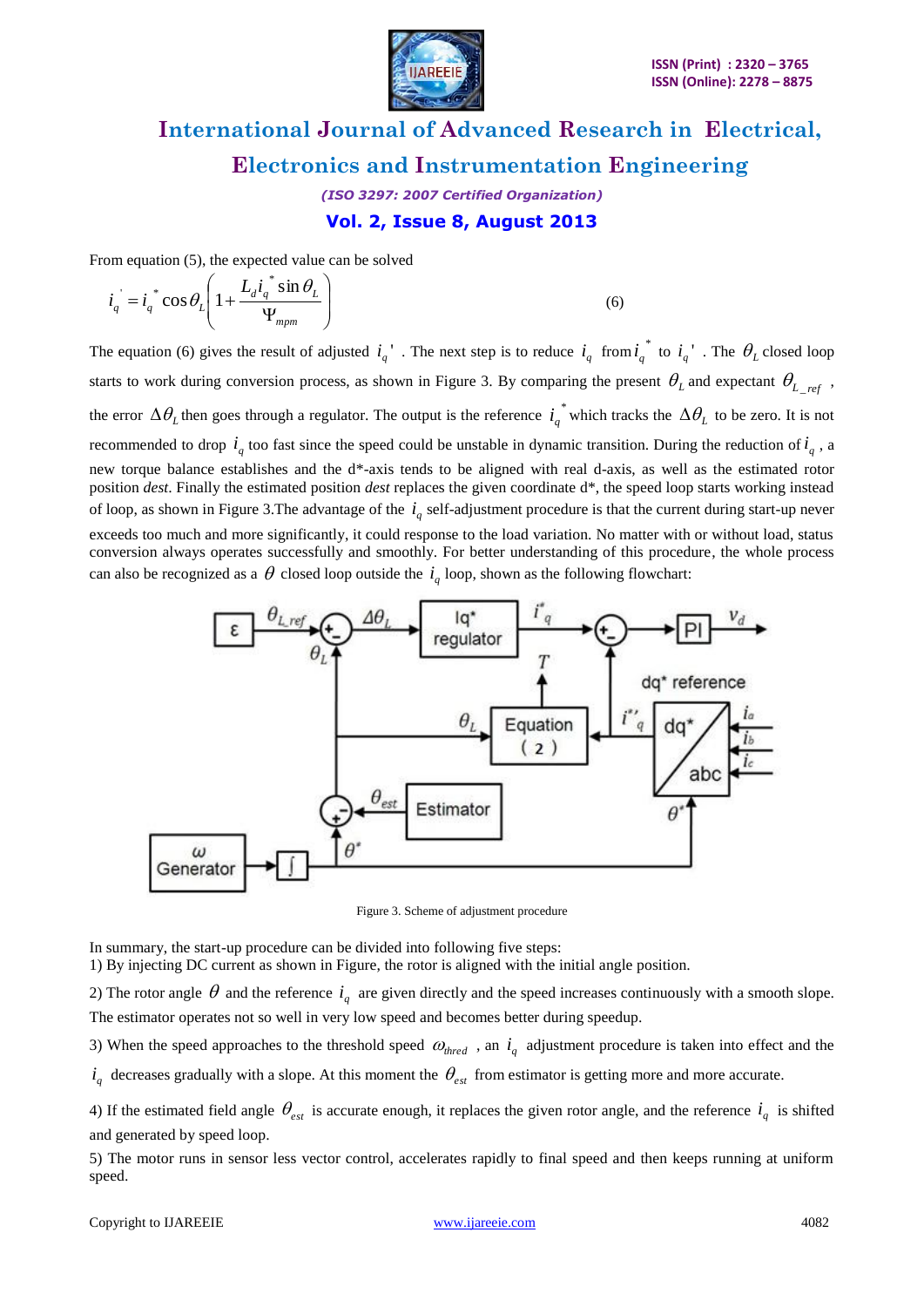

*(ISO 3297: 2007 Certified Organization)*

### **Vol. 2, Issue 8, August 2013**

#### **V. VECTOR CONTROL**

Field Oriented Control (FOC) is one of the most used technique for controlling the torque of a permanent magnet synchronous motor. For a simpler implementation the strategy is using the synchronous reference frame. FOC is a close loop strategy and is composed by two current controllers necessary for controlling the torque and one speed controller. The controllers are PI's (Proportional Integrator) due to theirs good steady state errors.

The measurement values necessary in the control are the DC voltage, the three phase stator current and the rotor position of PMSM. The integration of the speed will give the rotor position, necessary in the transformation of the measured stator currents into dq reference frame axis. The d and q current component are the feedback currents for the

current controllers. The speed controller generates the torque that will command the reference frame currents is  $i_{def}$ <sup>s</sup>

and  $i_{\text{gref}}^s$  is from this torque command the reference currents  $i_{\text{gref}}^s$ ,  $i_{\text{gref}}^s$  are set based on the control strategies presented in details further on. The reference currents are compared with the actual rotor currents in the dq reference frame and send to two current controllers. The output of the controllers represents the required dq voltages. To control

the current independently one of each other is necessary to add the compensation term  $\omega_e \lambda_d^{\ s}$  and to subtract  $\omega_e \lambda_q^{\ s}$ 

term from the output of the current controllers. The dq components of the voltage are transform to  $\alpha\beta$  reference frame in order to compute the duty cycles necessary in Space Vector Modulation strategy. Finally the PWM generator block calculates the switching signals for the inverter.

#### **VI. ROTOR POSITION ESTIMATION**

Now we continue to deduce the voltage equations of PMSM, by giving the restrictive conditions in stationary  $\alpha\beta$ reference frame, where  $\hat{\theta} = \theta_r$  and  $\omega = 0$ .

$$
\begin{bmatrix} V_{\alpha} \\ V_{\beta} \end{bmatrix} = \begin{bmatrix} R_s & 0 \\ 0 & R_s \end{bmatrix} \begin{bmatrix} i_{\alpha} \\ i_{\beta} \end{bmatrix} + \frac{d}{dt} \begin{bmatrix} \Psi_{\alpha} \\ \Psi_{\beta} \end{bmatrix}
$$
\n(7)

$$
\begin{bmatrix} \Psi_{\alpha} \\ \Psi_{\beta} \end{bmatrix} = \begin{bmatrix} L_1 + L_2 \cos 2\theta_r & L_2 \sin 2\theta_r \\ L_2 \sin 2\theta_r & L_1 - L_2 \cos 2\theta_r \end{bmatrix} \begin{bmatrix} i_{\alpha} \\ i_{\beta} \end{bmatrix} + \begin{bmatrix} \cos \theta_r \\ \sin \theta_r \end{bmatrix} \Psi_{PM}
$$
(8)

The equation (8) can be arranged in the form:

$$
\Psi_{\alpha} - L_1 i_{\alpha} = \Psi_{PM} \cos \theta_r + L_2 (i_{\alpha} \cos 2\theta_r + i_{\beta} \sin 2\theta_r)
$$
  
\n
$$
\Psi_{\beta} - L_1 i_{\beta} = \Psi_{PM} \sin \theta_r + L_2 (i_{\alpha} \sin 2\theta_r - i_{\beta} \cos 2\theta_r)
$$
\n(9),(10)

Define space vectors in complex coordinate: パニ

$$
\begin{aligned}\n\bar{Z}_1 &\triangleq \left(\Psi_\alpha - L_1 i_\alpha\right) + j \left(\Psi_\beta - L_1 i_\beta\right) \\
\bar{Z}_2 &\triangleq \Psi_{PM} \left(\cos\theta_r + j\sin\theta_r\right) = \Psi_{PM} e^{j\theta_r} \\
\bar{Z}_1 &= \bar{Z}_2 + \bar{Z}_3 \\
\bar{Z}_3 &\triangleq L_2 \left[\left(i_\alpha \cos 2\theta_r + i_\beta \sin 2\theta_r\right) + \left(i_\alpha \sin 2\theta_r - i_\beta \cos 2\theta_r\right)\right] \\
\bar{I} &\triangleq I_s e^{j\theta_i} = \left(i_\alpha + j i_\beta\right)\n\end{aligned} \tag{14}
$$

From equation (13) it can be seen that the vector  $\overline{Z}_2$  $\overline{a}$ that the vector  $\overline{Z}_2$  is constrained in a circle with the radius of  $\Psi_{PM}$ , and has the space angle of  $\theta_r$  similarly, when  $Z_3$  is further deduced as:

Copyright to IJAREEIE [www.ijareeie.com](http://www.ijareeie.com/) 4083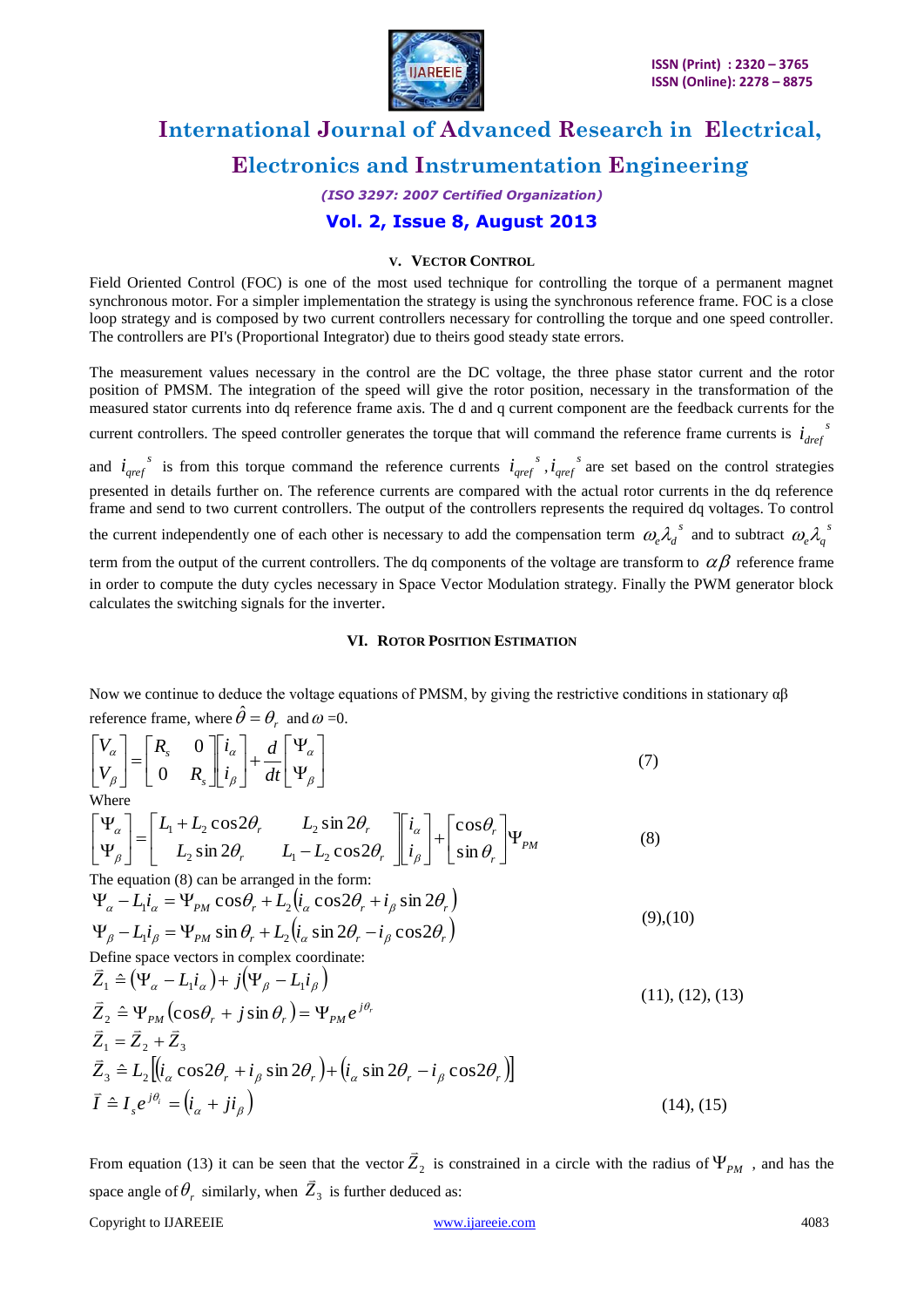

*(ISO 3297: 2007 Certified Organization)*

### **Vol. 2, Issue 8, August 2013**

 $2 \times 2$  $\overline{2}$  $2 \cdot 2 \cdot 2$  $\overline{c}$ 2 3  $[\text{Re}(\bar{Z}_{3})]^{2} + [\text{Im}(\bar{Z}_{3})]^{2} = L_{2}^{2}(\bar{i}_{\alpha}^{2} + \bar{i}_{\beta}^{2}) = L_{2}^{2}I_{\alpha}$  $\Rightarrow$   $\lambda$ **D**  $\Gamma$   $\Rightarrow$   $\Gamma$  $\overline{a}$ 

(16)

It can be seen that the vector  $Z_3$ is constrained in another circle, with the radius of  $L_2 I_s$ . As a result, it is not difficult to show the graphical interpretation in Fig. 4, where  $\theta_1, \theta_2, \theta_3$  are the angles of those relative vectors.



Figure 4. Graphical interpretation of space vector

The angles of those vectors are

$$
\theta_1 = \arg(\bar{Z}_1) = \tan^{-1} \frac{\Psi_\beta - L_1 i_\beta}{\Psi_\alpha - L_1 i_\alpha}
$$
  
\n
$$
\theta_2 = \arg(\bar{Z}_2) = \theta_r
$$
  
\n
$$
\theta_3 = \arg(\bar{Z}_3)
$$
  
\n
$$
= \arg[L_2 (i_\alpha - ji_\beta)(\cos 2\theta_r + j \sin 2\theta_r)]
$$
  
\n
$$
= \arg[L_2 I_s e^{j(2\theta_r - \theta_r)}]
$$
  
\n
$$
= 2\theta_r - \theta_i
$$

Considering about the triangle  $\Delta 0Z_{1}Z_{2}$  , which is composed of vectors  $\bar{Z}_{1}$  $,\bar{Z}_{2}$  $,Z_3$ , the angle  $\gamma$  is

$$
\gamma = \cos^{-1} \left[ \frac{\left| \vec{Z}_1 \right|^2 + \left| \vec{Z}_2 \right|^2 - \left| \vec{Z}_3 \right|^2}{2\left| \vec{Z}_1 \right| \left| \vec{Z}_2 \right|} \right] \tag{20}
$$

Thus, the rotor position can finally achieved by geometry calculation  $\theta_r = \theta_2 = \theta_1 + \gamma$ (21)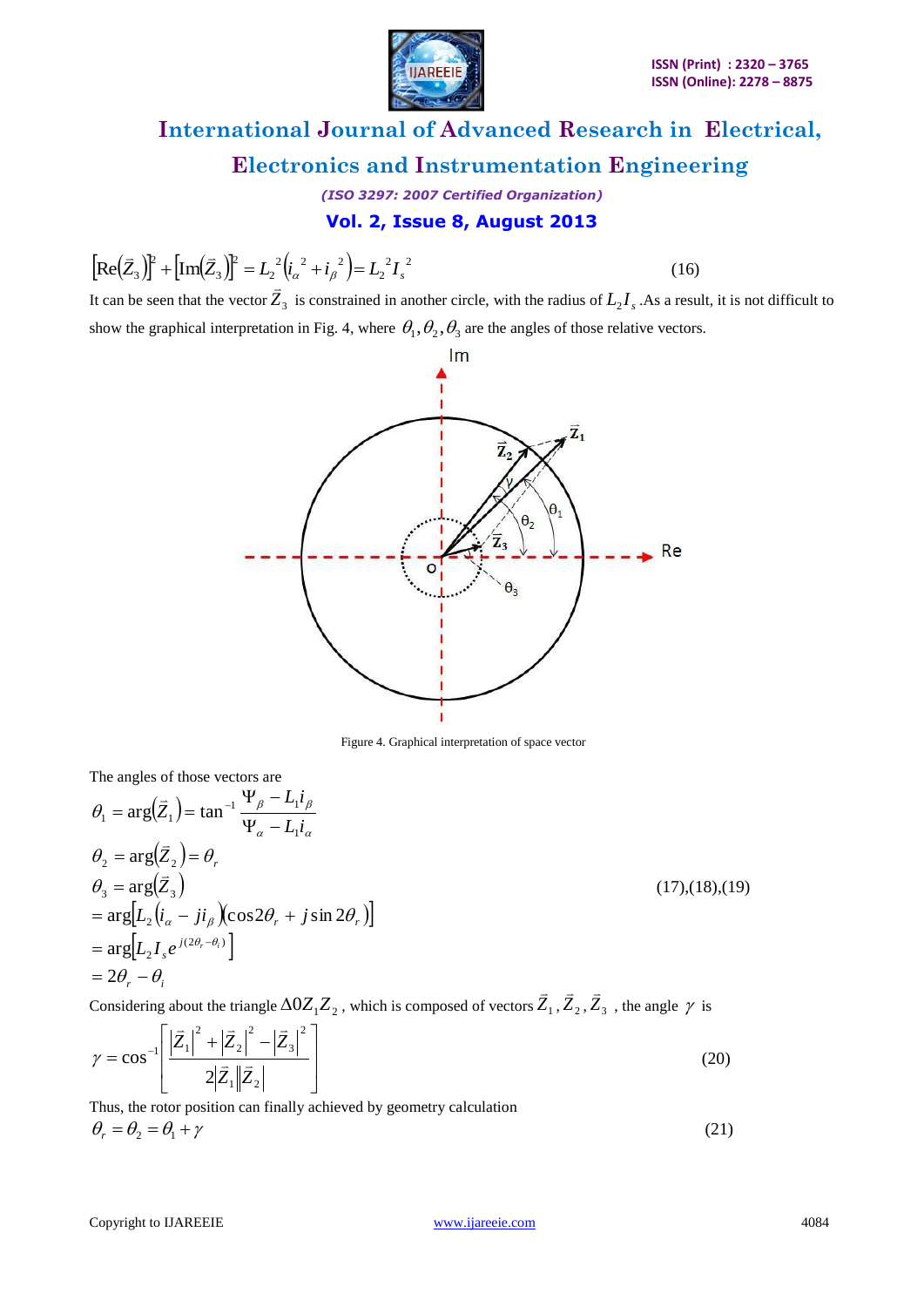

*(ISO 3297: 2007 Certified Organization)* **Vol. 2, Issue 8, August 2013**

Before the conclusion being stated, one thing should be proved, that is the position relationship between vector  $Z_2$  $\overline{a}$ and  $\bar{Z}_3$  $\frac{1}{2}$ . As shown in Fig.4, the (angle of  $Z_2$ ) goes ahead of (angle of  $\overline{Z}_3$  $\frac{1}{2}$  $\frac{1}{1}$ **)**. The further explanation is illustrated as follows



Figure 5.Space-time phasor diagram of synchronous motor

According to the Figure 5, we can find that in condition of  $i_q$  not equal to zero, which means if it works in motor state with power output onto the shaft, the rotor position always lags the vector *I*  $\rightarrow$ , that is  $\theta_i$   $\rangle$   $\theta_r$  . So the comparison of and may be deduced as

$$
\theta_2 - \theta_3 = \theta_r - (2\theta_r - \theta_i) = \theta_i - \theta_r > 0
$$
\n(22)

The comparison result is  $\theta_2 > \theta_3$ , which means that  $Z_2$  always leads  $\overline{Z}_3$ .

#### **VII. ALGORITHM IMPLEMENTATION**

The inputs are stator voltages and currents in reference frame, and the output is the estimated field angle representing the current rotor position with respect to stator phase A. In most cases, for surface mounted PM, the difference between  $L_d$  and  $L_q$  is not remarkable,  $L_2$  is a small value. Thus, the magnitude of vector  $\bar{Z}_3$  is far smaller compared to vectors  $Z_1$  and  $Z_2$ , so that the angle  $\gamma$  is quite small as well. The inductance  $L_d$  and  $L_q$  may be replaced by a  $\equiv$   $\equiv$ common inductance  $L_1$ , and the equation (29) could be simplified as  $\theta_r \approx \theta_1$ , where the error of  $\gamma$  may be omitted during calculation. However, this is a universal algorithm for both salient and non-salient PM motors. For inner mounted PM with remarkable difference between  $L_d$  and  $L_q$ , the universal method gives better results than conventional back-EMF methods.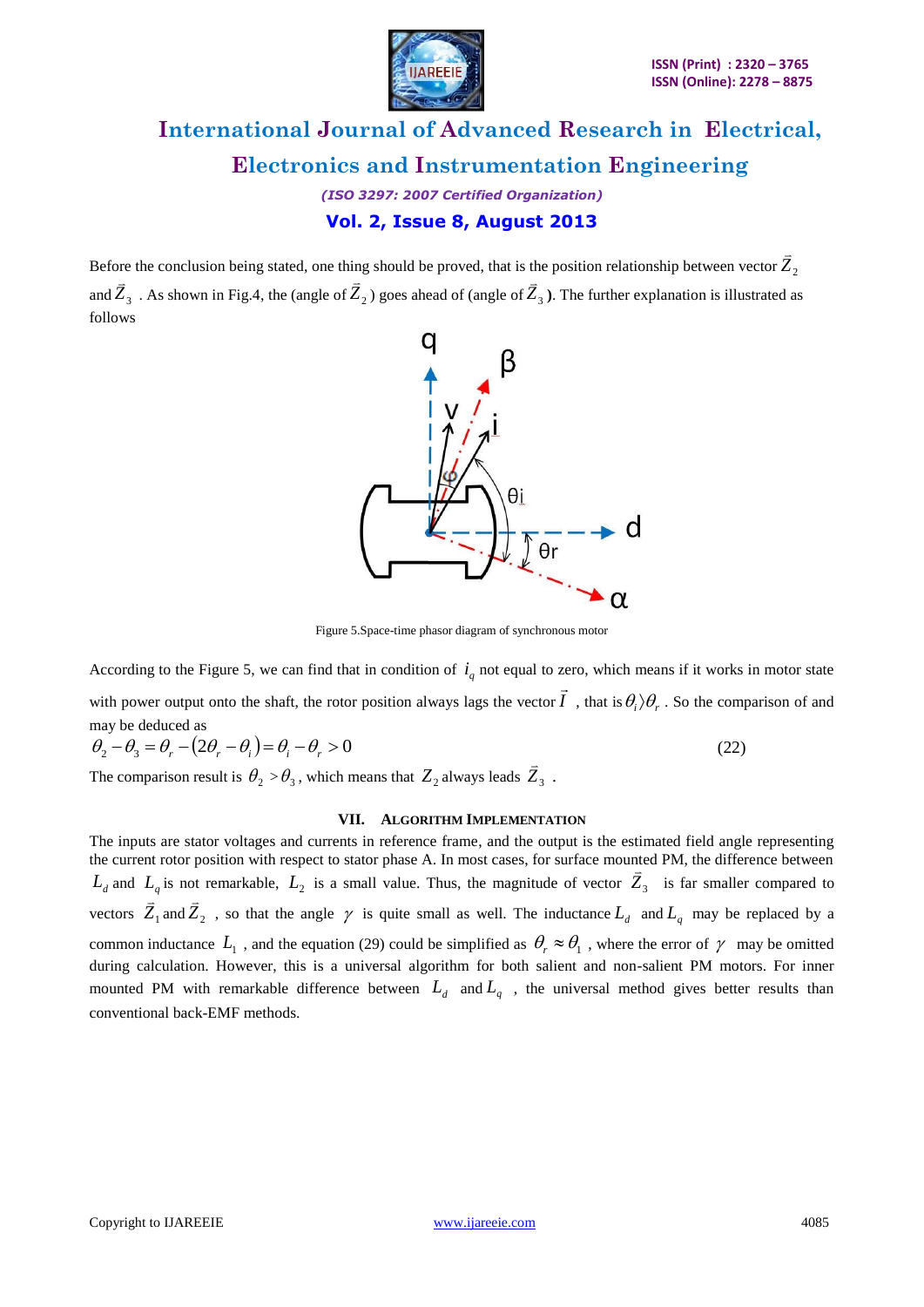### **Electronics and Instrumentation Engineering**

*(ISO 3297: 2007 Certified Organization)* **Vol. 2, Issue 8, August 2013**

### **VIII. SIMULATION BLOCKS**



#### Figure 6. Simulation diagram of I-F starting of PMSM drive



Figure 7. Simulation diagram of Vector Control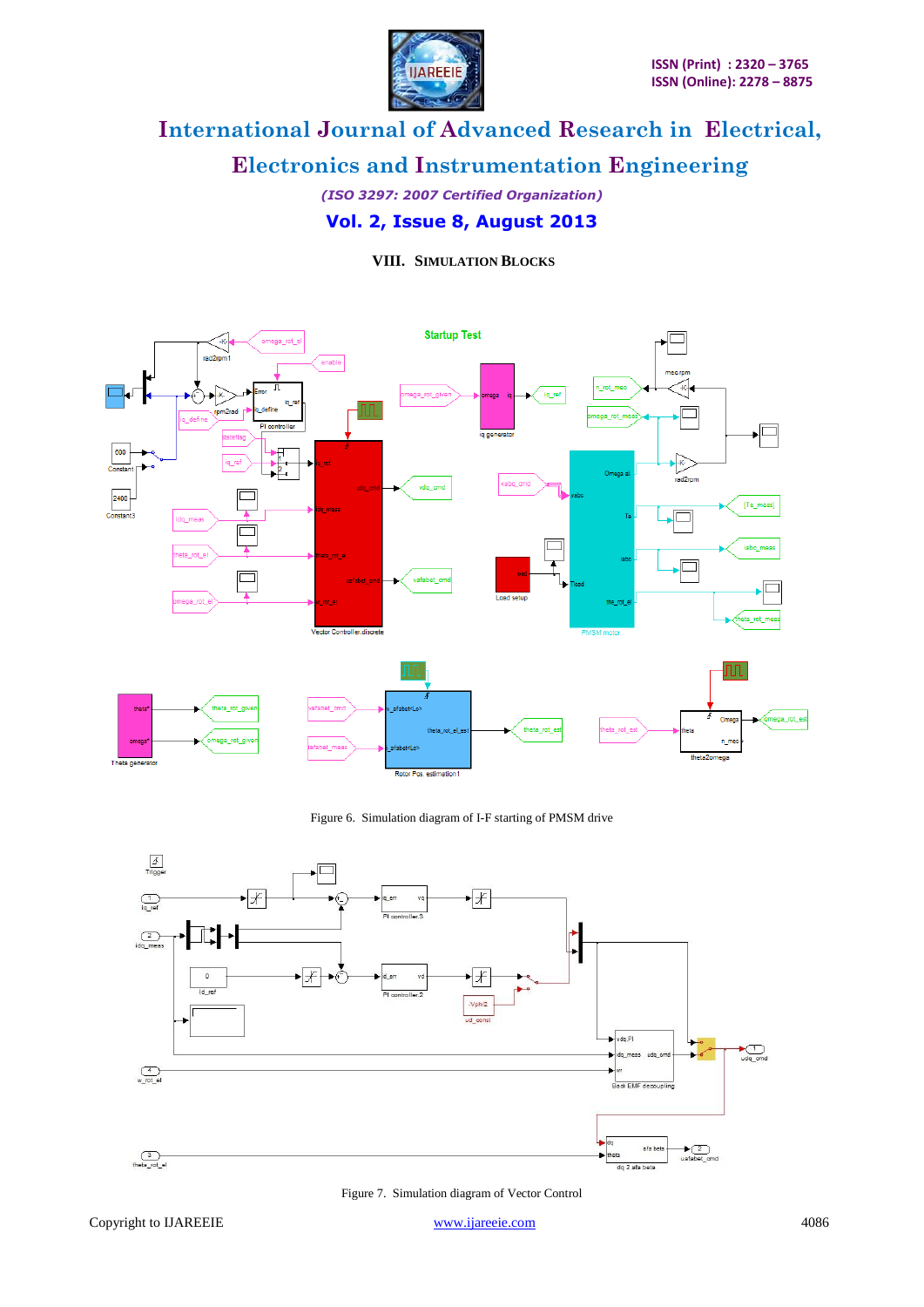

**Electronics and Instrumentation Engineering**

*(ISO 3297: 2007 Certified Organization)* **Vol. 2, Issue 8, August 2013**



Figure 8. Simulation diagram of Rotor Position Estimation

#### **IX. SIMULATION RESULTS**

The simulation results are obtained by solving nonlinear equations using MATLAB. For this I-F starting process model, the PWM generator and inverter are not included. By directly connecting command stator voltages to the motor, the PWM generation and inverter are neglected to simplify the iteration loop, so that to speed up the calculation. The difference between ideal alpha-beta command voltage in simulation and real voltage generated by inverter is the waveform distortion caused by dead –band of PWM signals. Another difference is the time delay. For real use of this algorithm, the time delay caused by DSP's PWM shadow function has to be complemented, while in simulation there is no such problem.

The state flag used in the simulation is controlled by erroneous angle between assigned ramping angle and algorithm estimated angle. If they coincide, the flag shifts.

| <b>TABLE I</b><br><b>MOTOR PARAMETERS</b> |               |
|-------------------------------------------|---------------|
| <b>Stator Resistance</b>                  | $2.35 \Omega$ |
| d-axis inductance                         | 10mH          |
| q-axis inductance                         | 15.4mH        |
| Pole Pairs                                | 2             |
| Rated Speed                               | 2850rpm       |
| <b>Rated Power</b>                        | 470W          |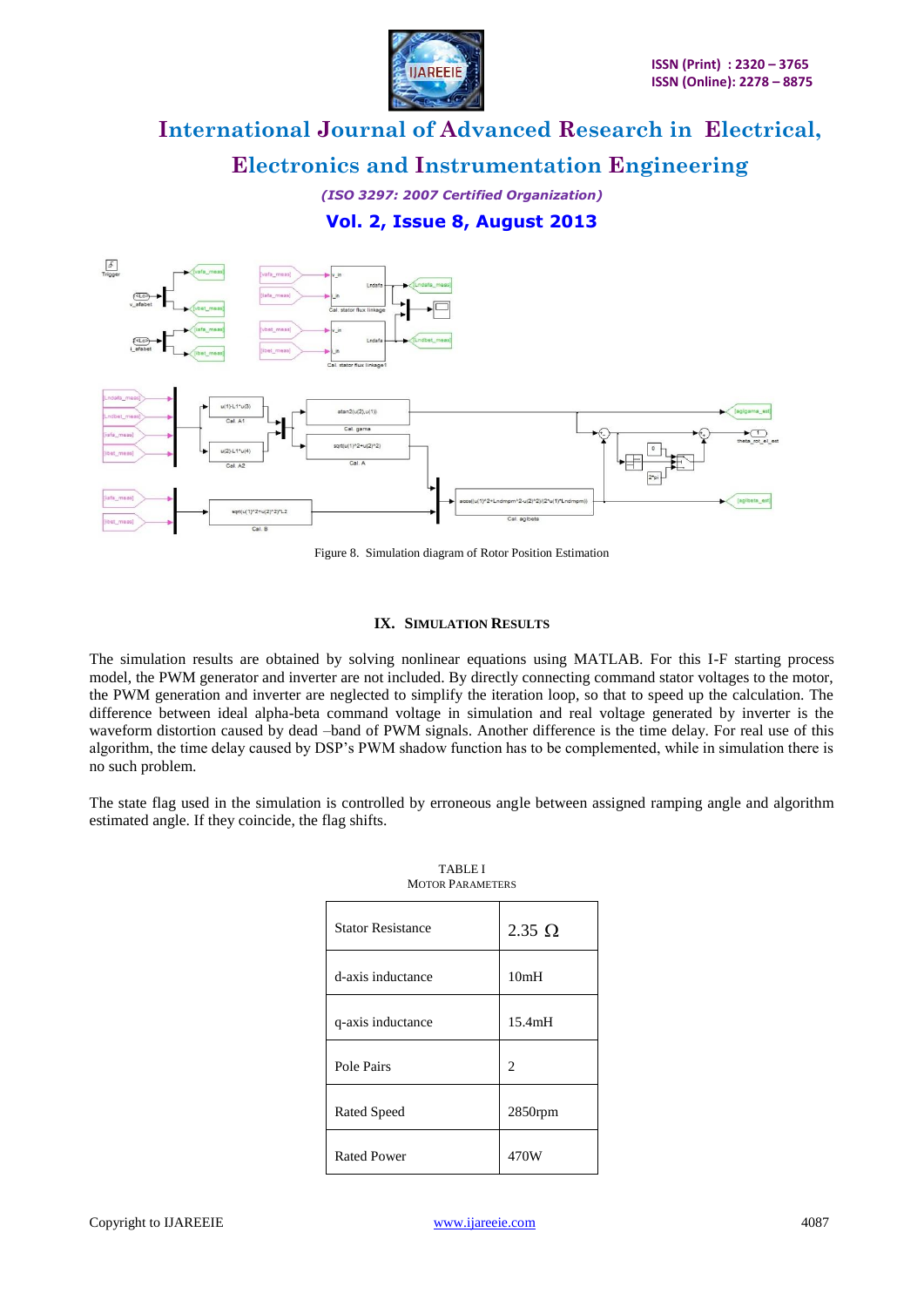

**Electronics and Instrumentation Engineering**

*(ISO 3297: 2007 Certified Organization)* **Vol. 2, Issue 8, August 2013**



Figure 12.Alpha and beta voltages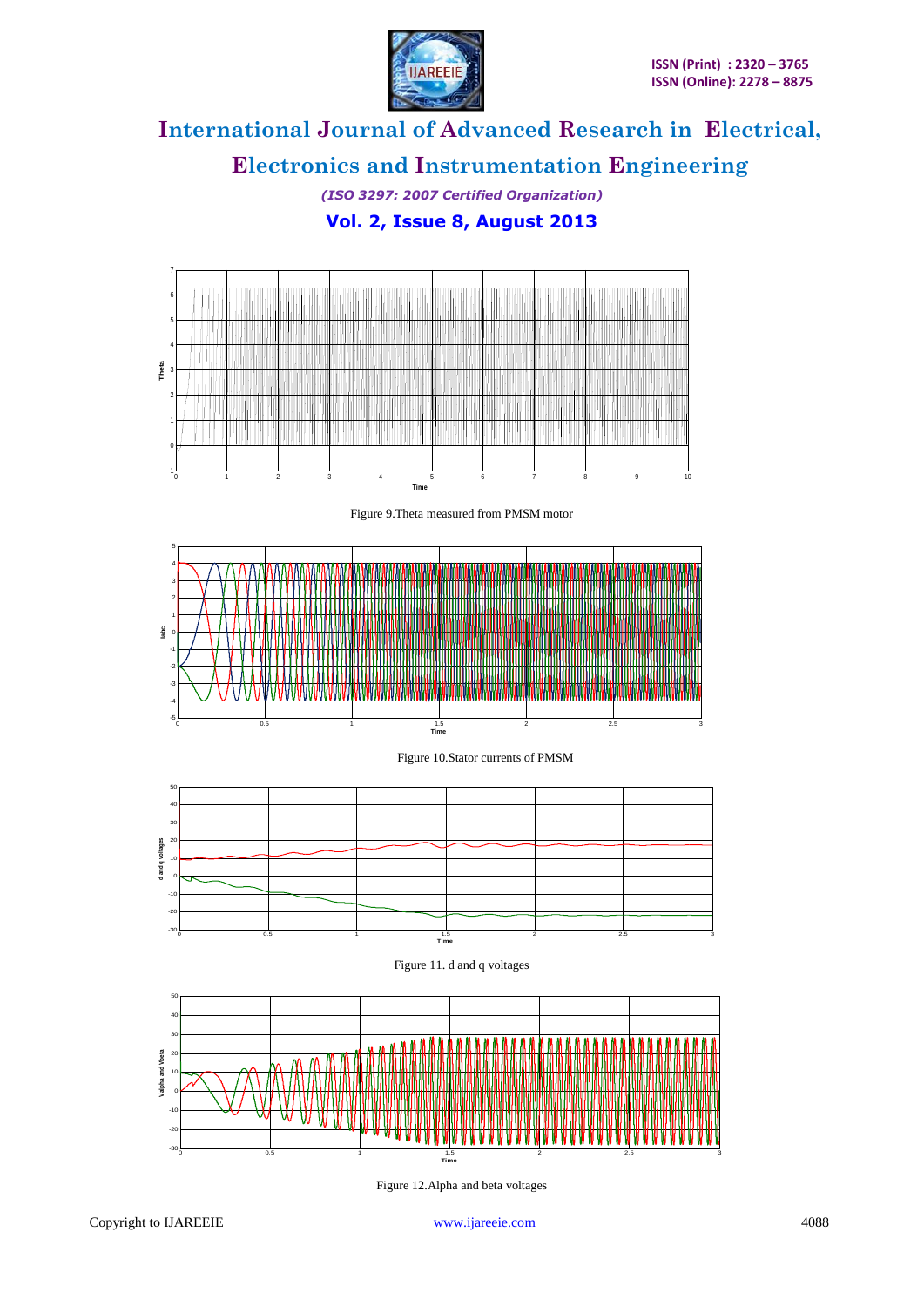

**Electronics and Instrumentation Engineering**

*(ISO 3297: 2007 Certified Organization)* **Vol. 2, Issue 8, August 2013**











Figure 15. Measured shaft speed from motor. Estimated speed and nature of speed during starting



Figure 16. Reference Iq used for start-up process